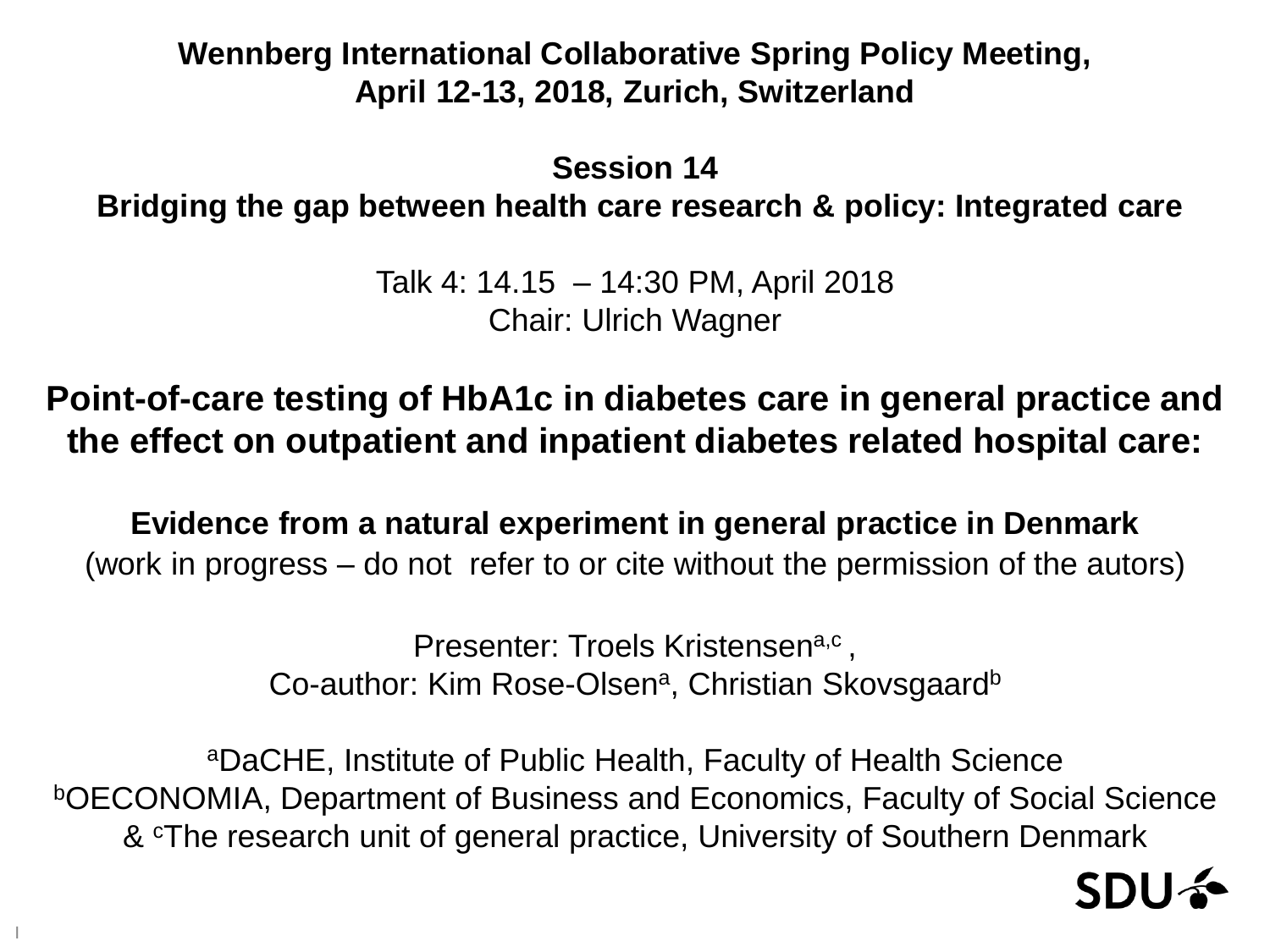**Fighting Diabetes** : The struggle for effective treatment (historical perspective)

There is no cure for diabetes.

in the past a child diagnosed with diabetes seldom lived more than six months.

Adult onset of diabetes led to death from complications associated with the disease.

All this **changed with the discovery of insulin in 1921**, and its mass production in 1923.



Source: Dittrick Museum of Medical history, Cleveland, Ohio Case Western Reserve University.

**SDU +**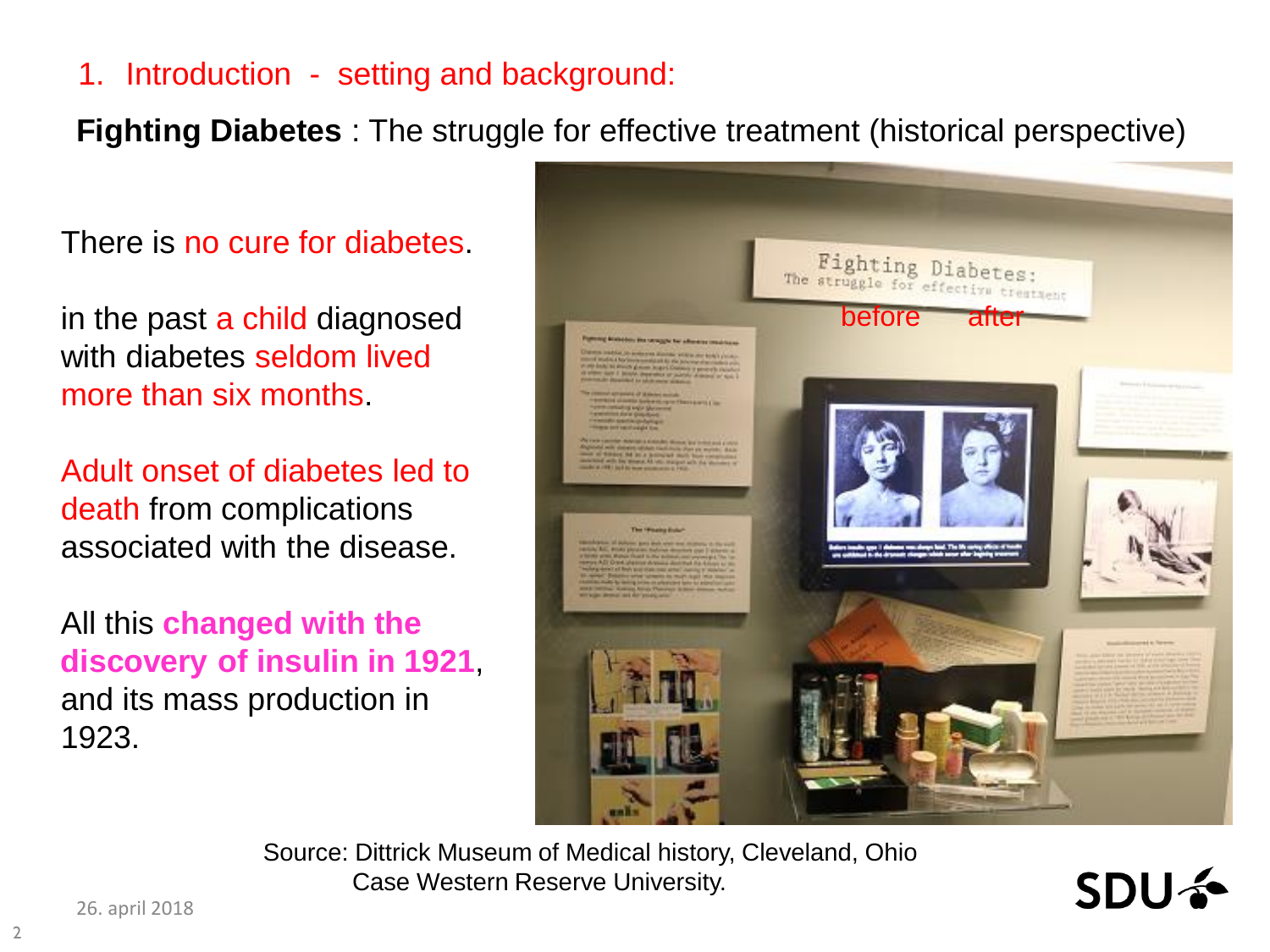

HbA1c: a measure of average **blood sugar the past 3 months** used to control diabetes

Today, management of type 2 diabetes e.g., includes **monitoring of HbA1c 2-4 times per year - usually - in general practice.**.

Point-of-care testing (POCT) of HbA1c in general practice means instant test results and more coherent counselling which **may** lead to **improved diabetes control, better patients outcomes, enhanced clinical efficiency (e.g., fewer GP visit), reduce outpatient hospital activity and hospitalizations and related costs**.

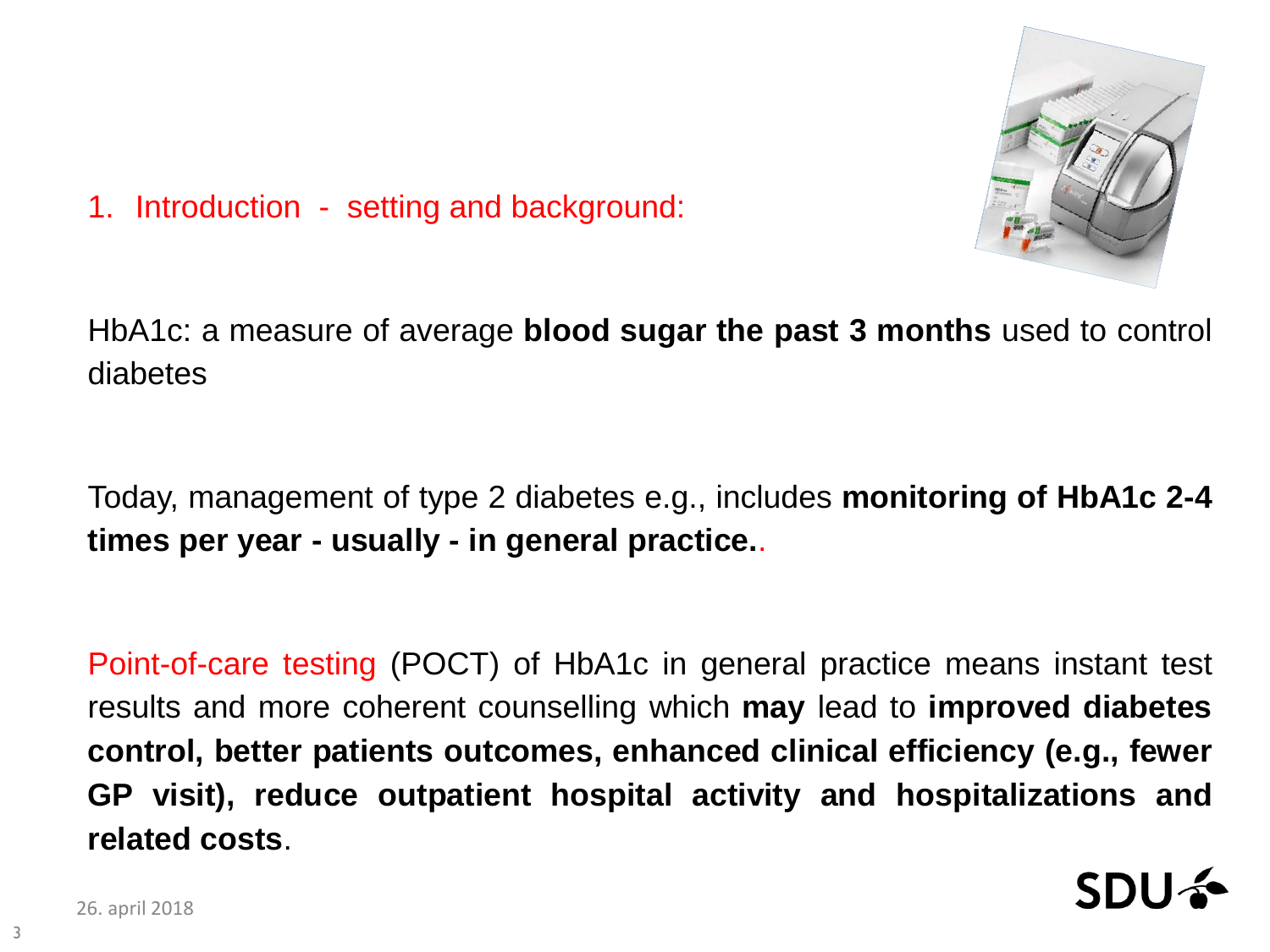#### Previous research:



**MDPI** 



International Journal of **Environmental Research** und Public Health

Article

# Variation in Point-of-Care Testing of HbA1c in Diabetes Care in General Practice

Troels Kristensen<sup>1,\*</sup>, Frans Boch Waldorff<sup>2</sup>, Jørgen Nexøe<sup>2</sup>, Christian Volmar Skovsgaard<sup>3</sup> and Kim Rose Olsen<sup>1</sup>

- $\mathbf{1}$ COHERE, Department of Public Health & Research Unit of General Practice, University of Southern Denmark, 5000 Odense C, Denmark; krolsen@sam.sdu.dk
- $\overline{2}$ Research Unit of General Practice, University of Southern Denmark, 5000 Odense C, Denmark; fwaldorff@health.sdu.dk (F.B.W.); jnexoe@health.sdu.dk (J.N.)
- $3$ COHERE, Department of Business and Economics, University of Southern Denmark, 5230 Odense M, Denmark; chsko@sam.sdu.dk
- Correspondence: trkristensen@health.sdu.dk; Tel.: +45-6550-3877 ۰

Received: 24 August 2017; Accepted: 8 November 2017; Published: 9 November 2017

<http://www.mdpi.com/1660-4601/14/11/1363>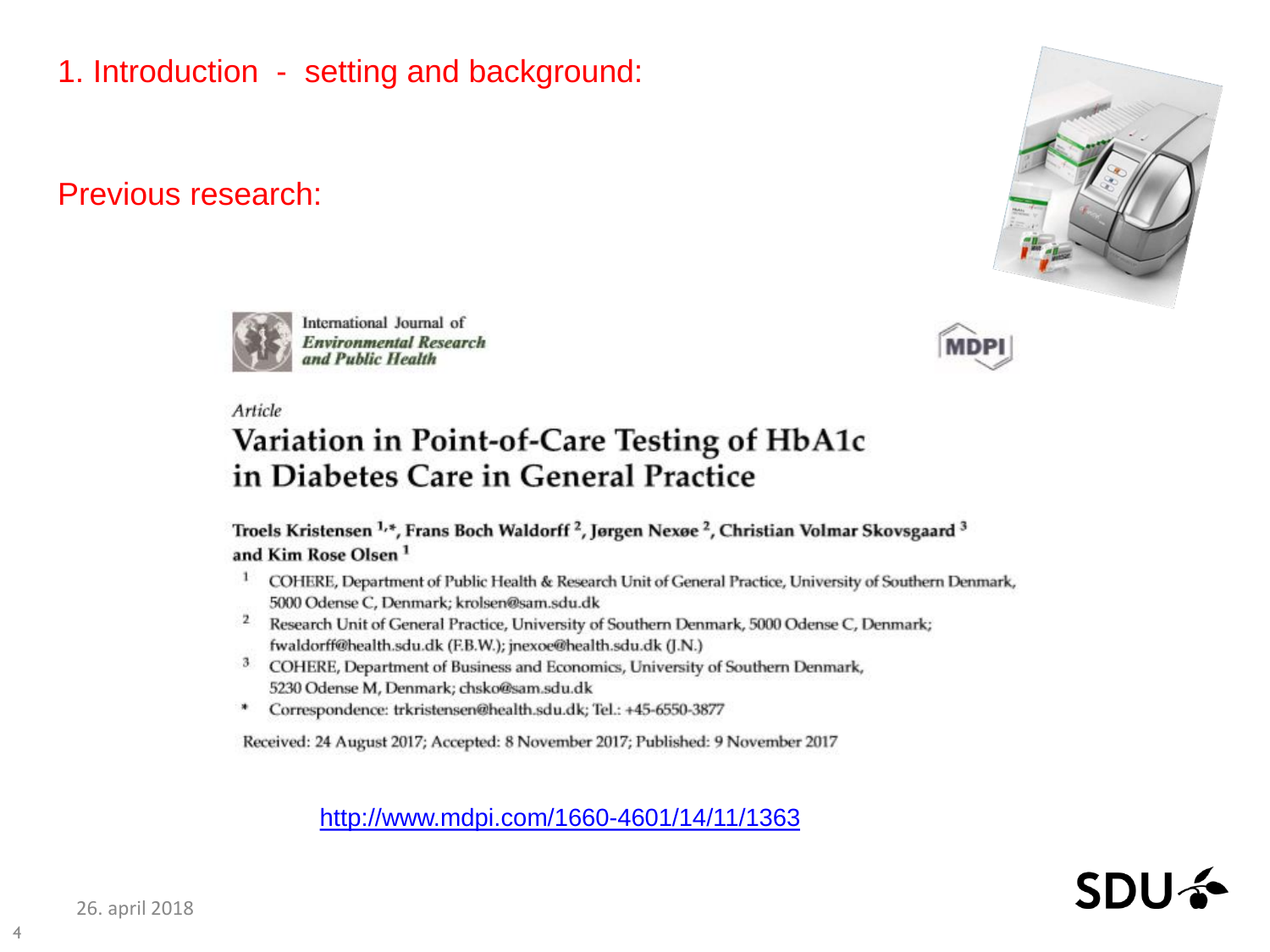Previous research:

**Aim:** To use patient data to characterize patients with diabetes who have received POCT of HbA1c and analyze **the variation in the use of POCT** of HbA1c among patients with diabetes in Danish general practice.

**Method:** Cross sectional analysis 2011, Multilevel logistic regression

**Results:** There were variation in use of POCT across clinics and patients. Male gender, age differences (older age), short education and other ethnicity means *lower odds* for POCT.

High patient cost for drugs and/or morbidity in terms of the Charlson Comorbidity index mean *lower odds* for POCT.

High patient cost in general practice and other parts of primary care imply *higher odds* for POCT.

**Conclusion:** The study demonstrated variation in use of POCT which can be explained by patient characteristics such as demographic, socioeconomic and casemix markers. Further studies: Impact on health care outcomes?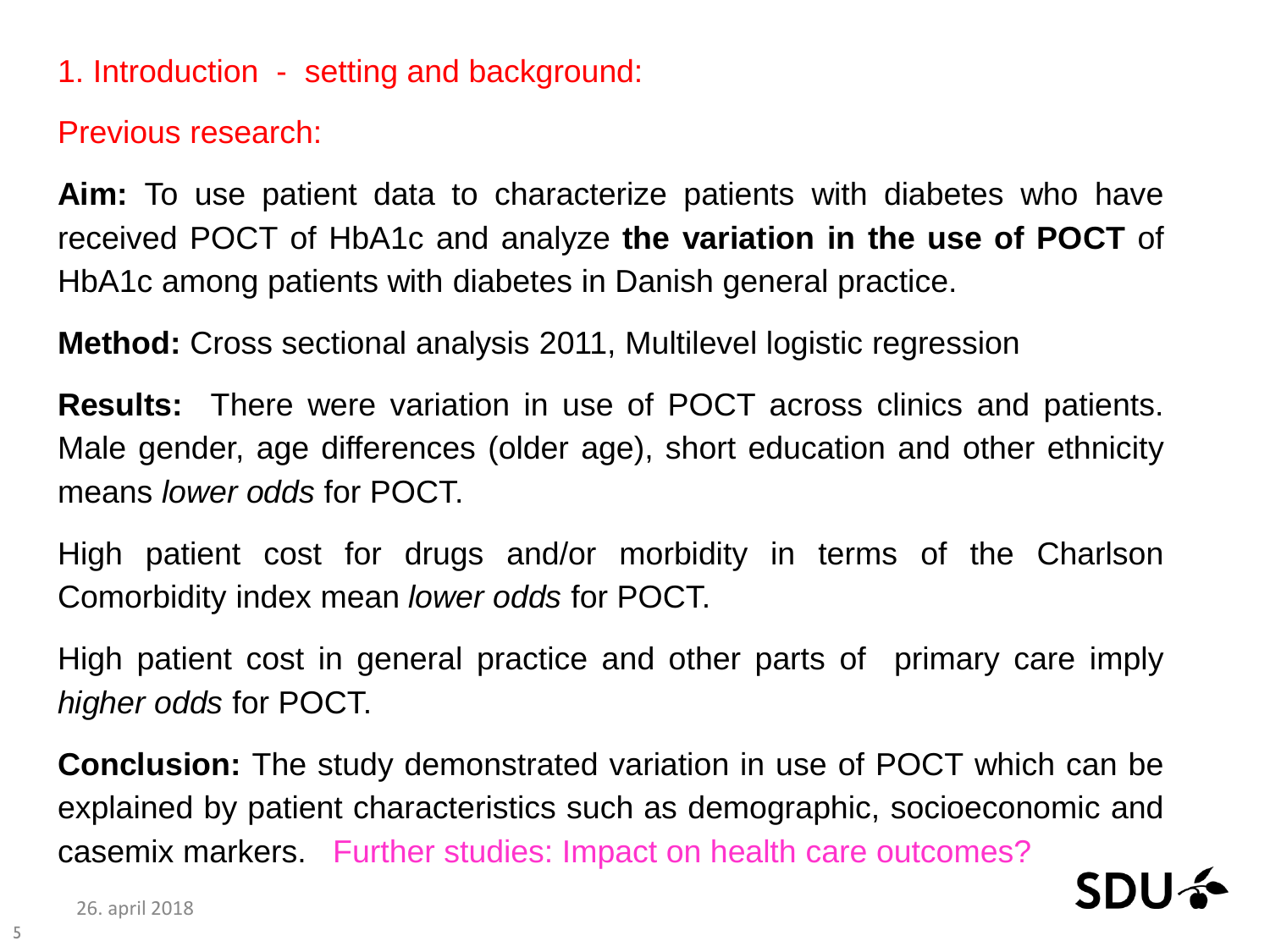

In 2008, Danish regulators created a national fee framework for the reimbursement of POCT of HbA1c in general practice. This incentive represents a **natural experiment** where one of the five Danish regions implemented the fee (allowed the GPs to use the fee).

We exploit this experiment and assess whether the introduction of POCT of HbA1c in general practice has **decreased hospital outpatient visits and hospital admissions.**

Purpose:

The purpose is to assess whether the introduction of POCT of HbA1c among T2 diabetes patients in general practice has led to better outcomes (an effect) in terms of reduced outpatient ambulatory hospital care and fewer hospitalizations.

**Hypothesis: There is an effect on outcomes (less outpatient hospital care and fewer hospitalizations).**

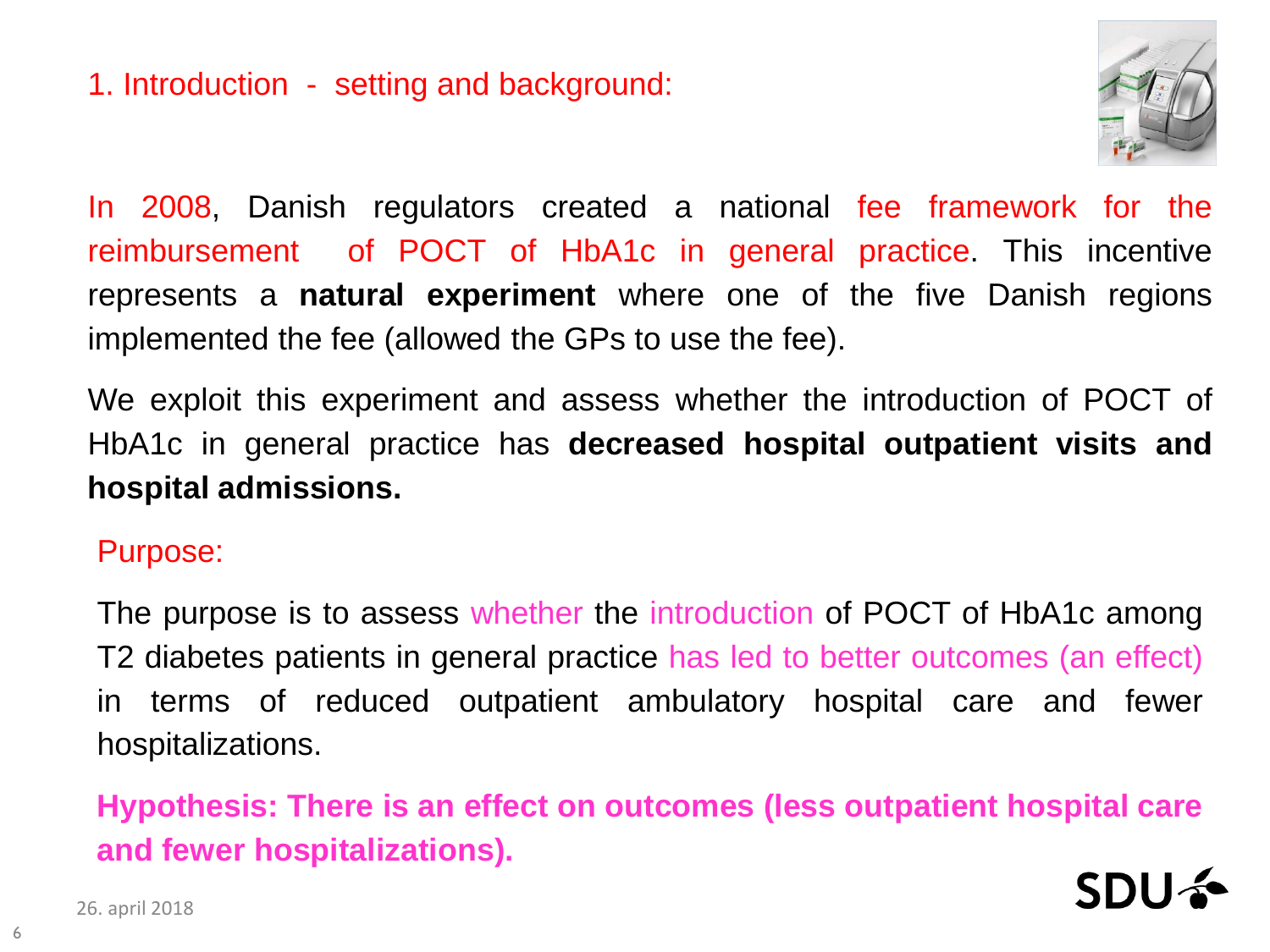# 2. Context: diabetes management and a natural experiment

GPs are contracting with regions and are remunerated via capitation + FFS

The **majority** of Danish **T2 diabetes patients** are diagnosed and **treated in general practice**. But some patients are also so-called shared care patients between general practice and hospitals.

**Comorbidities** (eyes, kidney, food wounds) or elements of multi-morbidity are **addressed** through **outpatient ambulatory or inpatient hospital care.**

Four alternative ways of testing HbA1c (management in general practice):

- a) Standard laboratory testing (blood test forwarded to hospital laboratories)
- b) Special walk-in labs in the Capital Region (blood test)
- c) **Point-of-care-testing (POCT) of HbA1c**
- d) Elsewhere(hospital sector)



7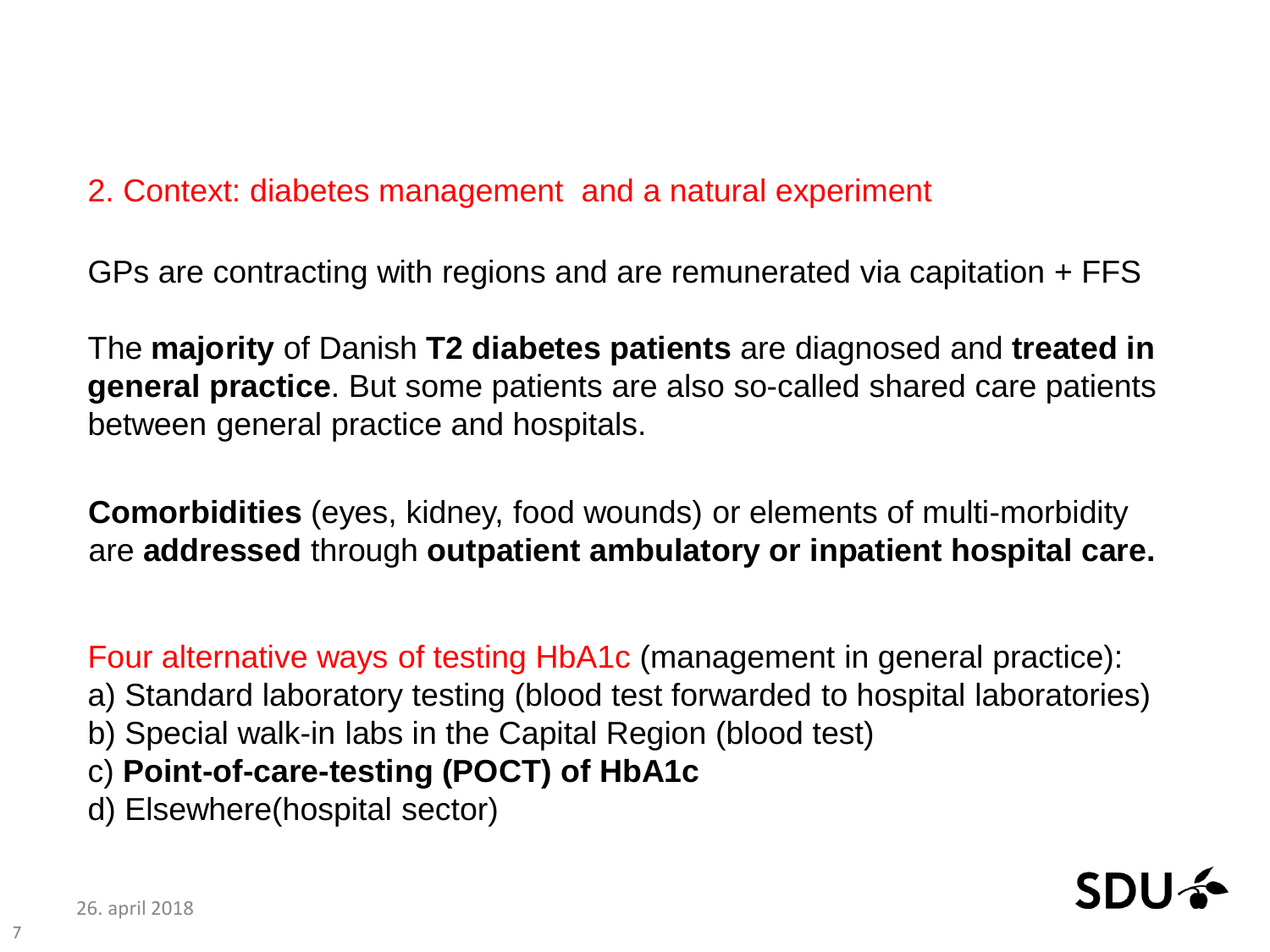3. Design and methods:

The POCT fee is used as a proxy for POCT of HbA1c among diabetes patients in the Capital Region.

Only a part of the GPs in the Capital Region have decided to apply this incentive.

We use the described natural experiment in primary care clinics in the Capital region of Denmark.

Partial implementation allows us to use **a difference-in-difference model framework.** 

**Treatment definition**: The clinic used the fee **more than 5 times** in all year during 2009-2012 (definition A). **Control definition**: GPs who did not use POCT.

Advantage: treatment and control are exposed to the same "competing" explanation for change in outcomes.

26. april 2018 Disadvantage: there is a **risk of selection bias** if certain types of GPs choose to implement POCT.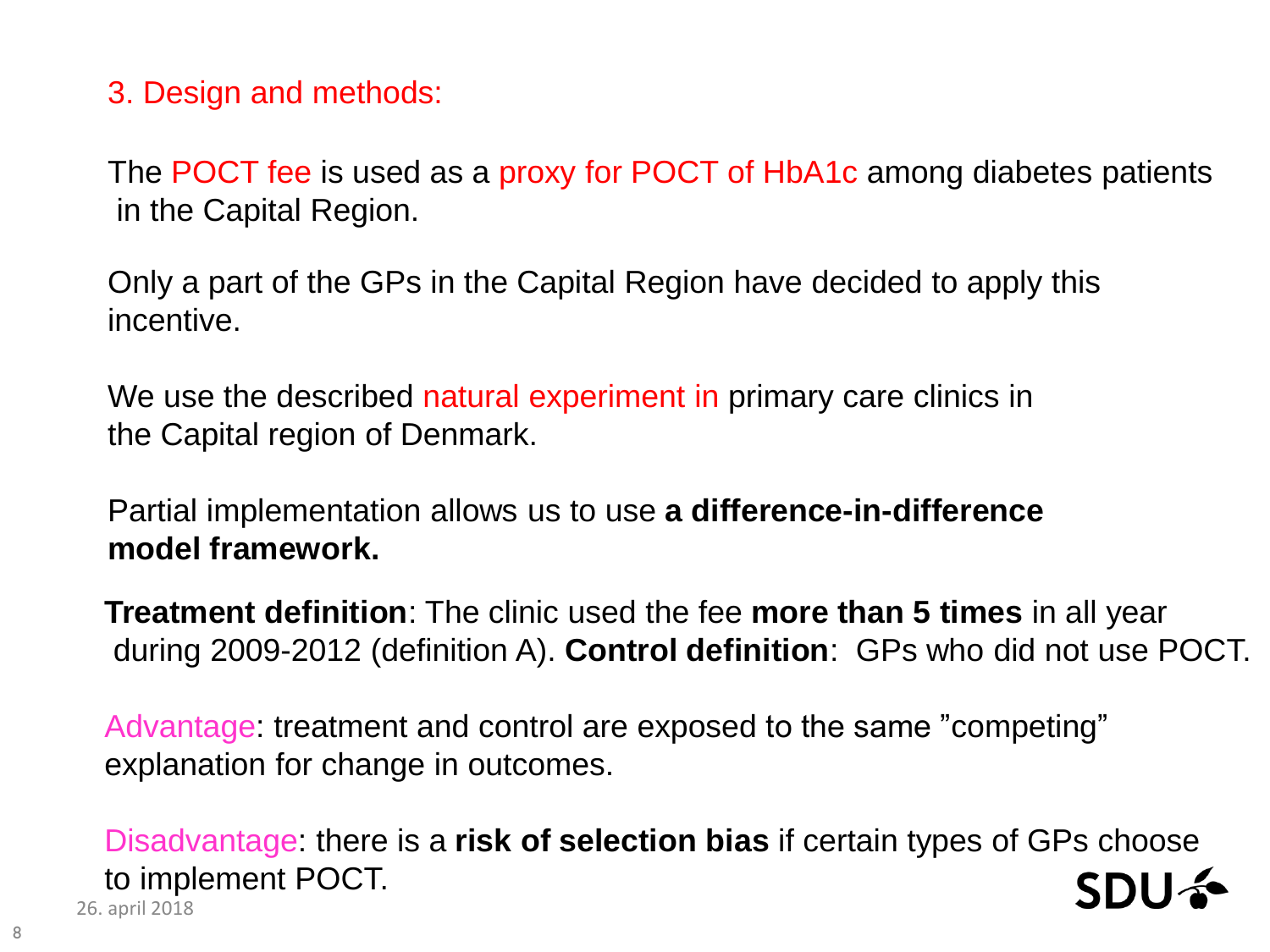# 3. Design and methods: DID potential outcome framework

### **Challenge for identification and estimation strategy**:

Non-random use of POCT(voluntary) among GPs may lead to potential selection bias.

#### Applied metods/solution (O´Neil et al. 2016):

We apply a DID panel data framework. This means **the potential outcome framework**, where there are  $i = 1,..., n$  clinics, and a number of time periods, where  $t= 2006; \ldots, T_0 = 2008$  are pre-treatment and  $T_0$  + 1=2009,..., T=2012 are post treatment.

Three alternative set of hospital services (outcomes):

1) Average **rate** of diabetes patients receiving **outpatient care** (ambulatory)

- 2) Average **rate** of diabetes patient with **inpatient diabetes conditions**
- 3) Average rate of diabetes patients with **inpatient diabetes ACSC conditions**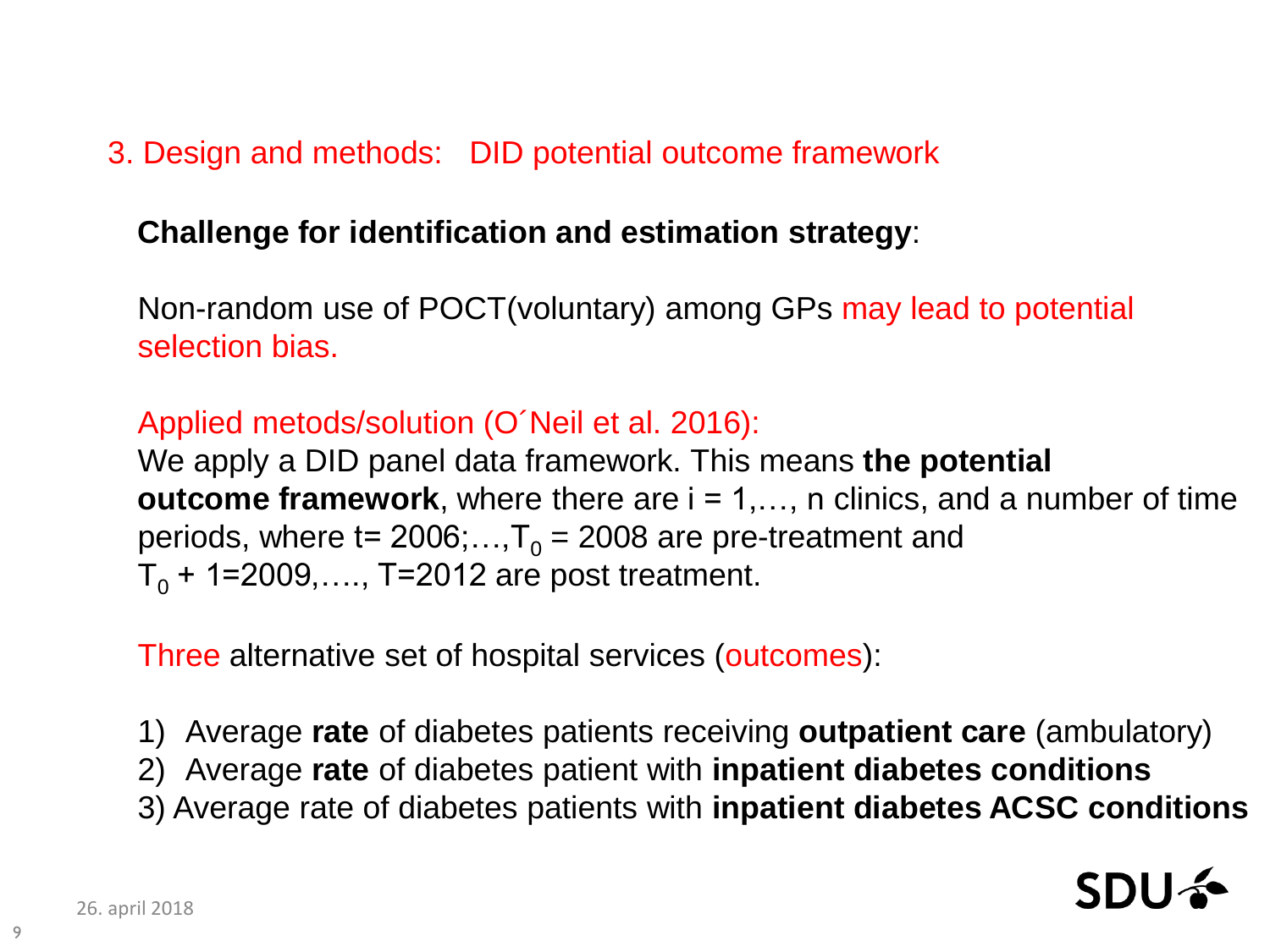# 3. Design and methods: Estimation

We used the commonly used **to-way fixed effect regression** to estimate the average treatment effect (ATT) (O´Neill et al., 2016):

$$
y_{it} = \delta D_i I_t + \beta x_{it} + \theta_t + G P_i + \mu_{it} \tag{1}
$$

Where in (1):

 $y_{it}$  represents outcomes measures of hospital activity for clinic i in year t  $D_i$  is a dummy indicating whether a *clinic*<sub>i</sub> belongs to the treatment group  $x_{it}$  represents a set of observed time varying clinic characteristics (such as list size, number of diabetes patients and number of consultations in GP clinics)  $I_t$  is an indicator variabel, which turns on after the introduction of POCT  $\theta_t$  represents common aggregate shocks in terms of time-varying fixed effect (intercept)  $GP_i$  represents unobserved confounders and there effect are not assumed to vary over time.  $\delta$  The average treatment effect on the treated across the post-treatment periods (2009-12)  $\mu_{it}$  represents the random residual.



SDI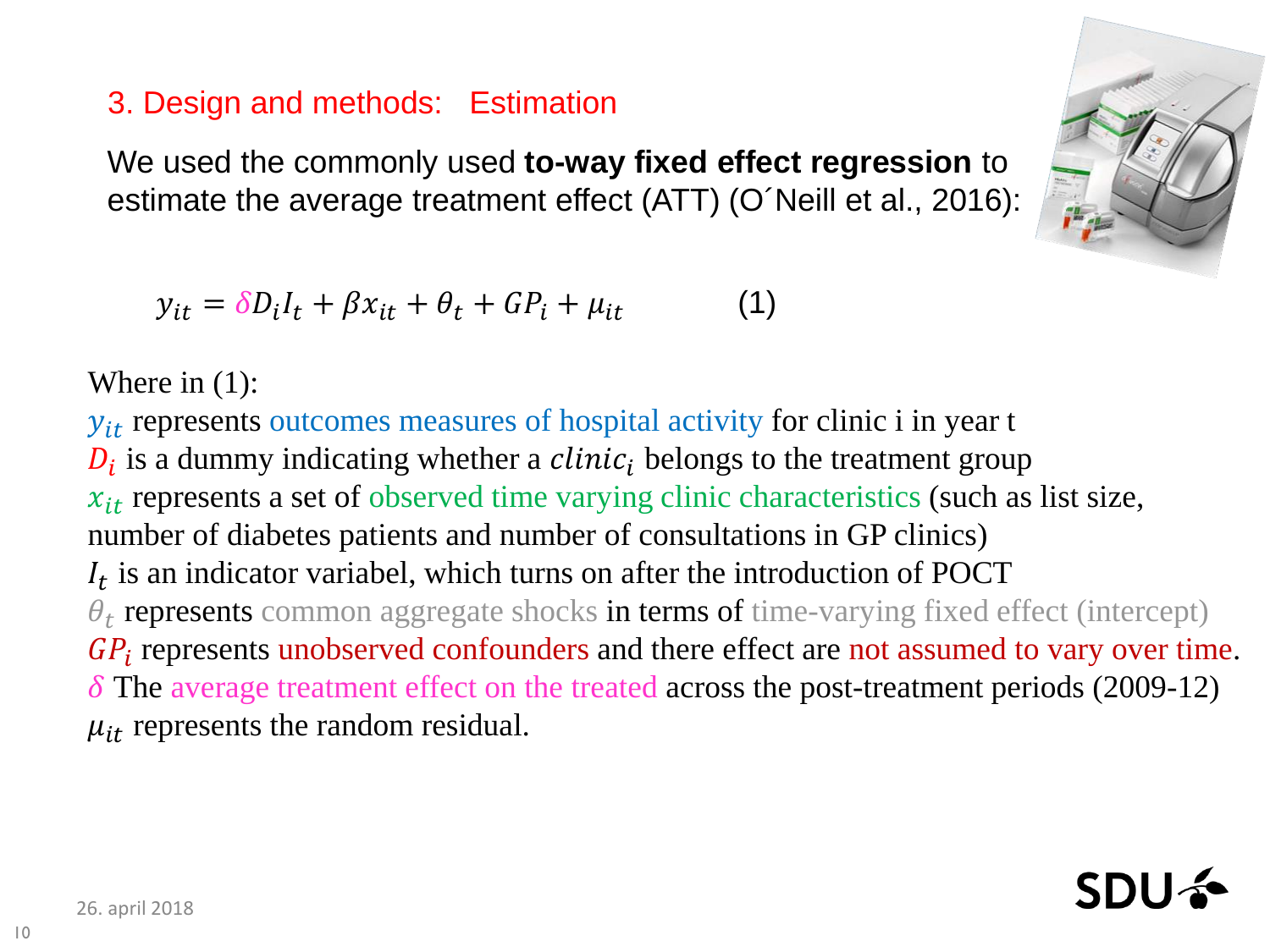### 4. Data:

We use a **panel data set covering the years 2006-2012** for a cohort of T2 diabetes patients from the Capital Region of Denmark.

The cohort of diabetes patients were defined by an algorithm based on the Danish Drug Register, the **Danish Health Service Register** and the National Patient Register.

Patients were required to be above 18 years, alive in 2013 and comply with at least one out of three criteria regarding prescription, blood sugar test and ICD10 codes in a given year:



The cohort is identified prior to the analysis period. This allows us to understand and explore the difference in the control and treatment group before and after the intervention without the pre-period outcome being influenced by accession and attrition.

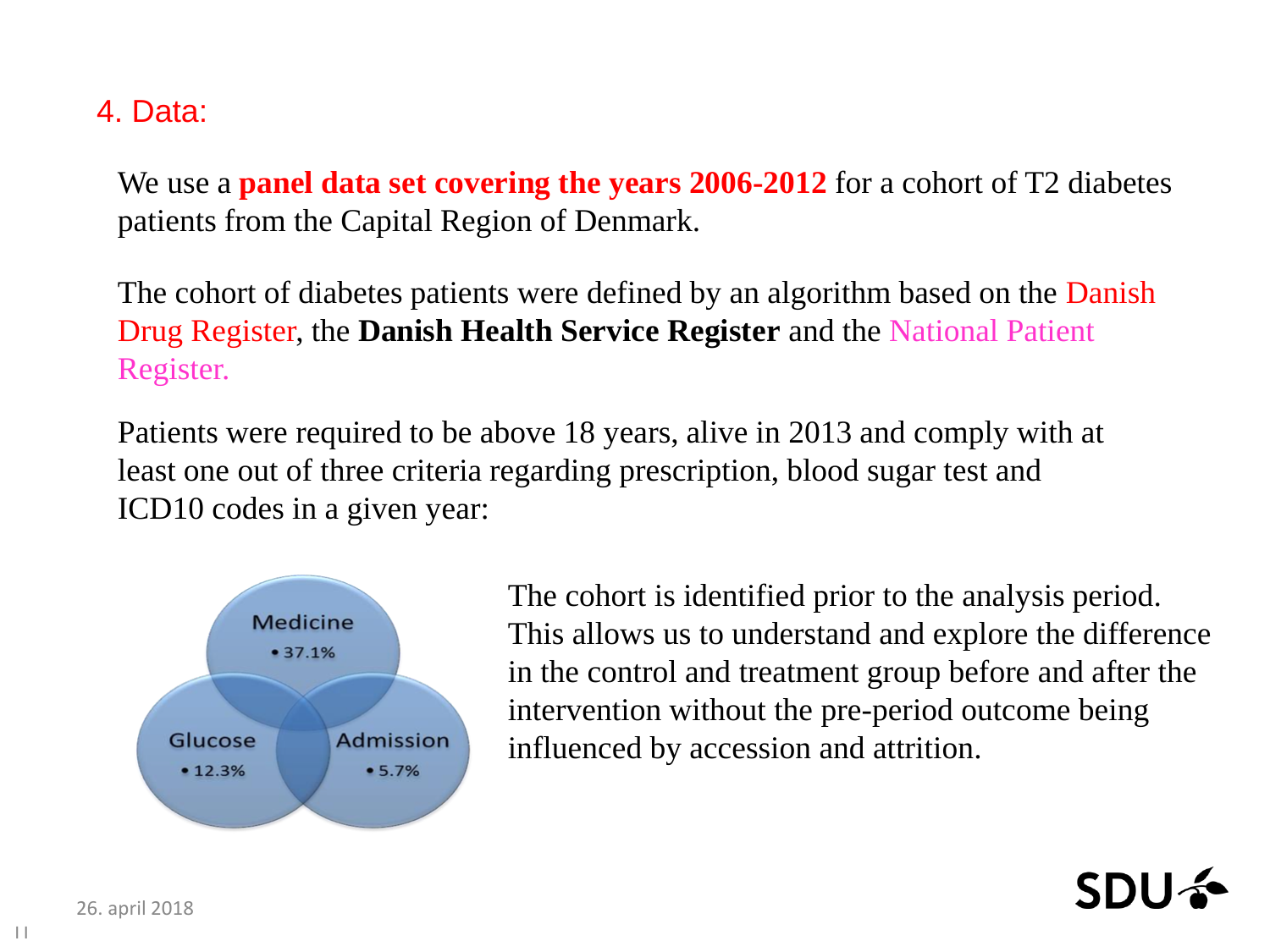# 5. Sensitivity analysis & robustness

The **robustness** of results are tested in **three ways**:

- a) An alternative treatment variable share of diab patients receiving POCT A continous variable measuring the proportion of patients per clinic who received POCT (definition B). Allows us to include the intensity of use and inclusion of more clinics (no treshold > 5 yearly).
- b) Including lacked implementation: An alternative treatment definition that include clinics that used POCT in all subsequent years after their introduction in year K rather than only  $2009$  (65) + (63+46+57= 231
- c) Flexible intro approach in the form om event history analysis

$$
y_{it} = \alpha + \sum_{k=k_{min}}^{-2} \beta_k^{Before} D_i \mathbf{1}[t - T_i = k] + \sum_{k=0}^{k_{max}} \beta_k^{After} D_i \mathbf{1}[t - T_i = k] + \gamma x_{it} + \theta_t + GP_i + \mu_{it}
$$

First part: visualize **the effect in year k before** (Parallel trends assumption) Second part : visualise **the effect in year K after** (K=0 intro year, K=-1 the year before).

12

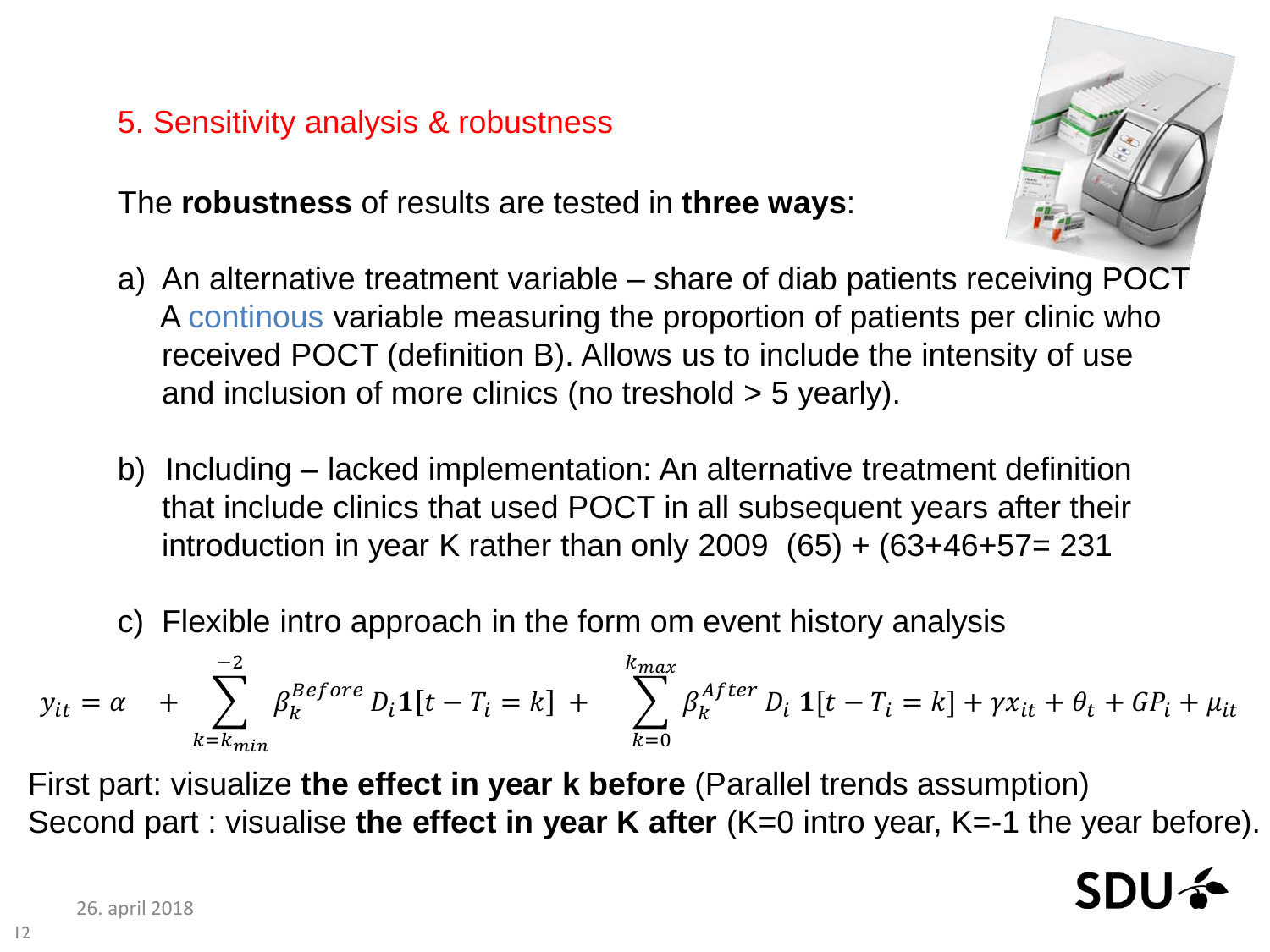6. Results: Difference-in-difference analysis

Unpublished results and conclusions<br>have been removed from this presentation



26. april 2018